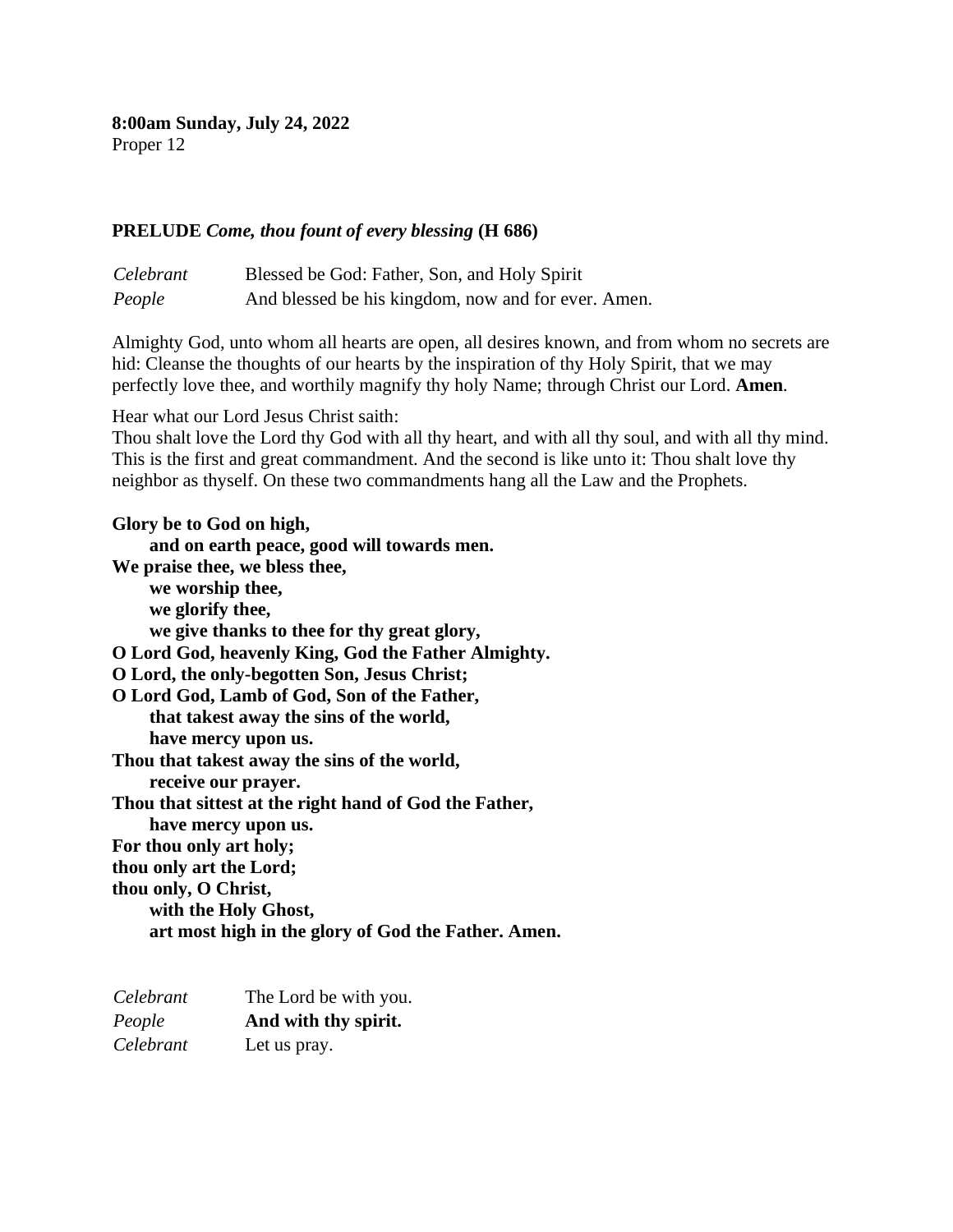O God, the protector of all that trust in thee, without whom nothing is strong, nothing is holy: Increase and multiply upon us thy mercy, that, thou being our ruler and guide, we may so pass through things temporal, that we finally lose not the things eternal; through Jesus Christ our Lord, who liveth and reigneth with thee and the Holy Spirit, one God, for ever and ever. **Amen**.

# **The Lessons**

## **READING: Colossians 2:6-15 [16-19]**

A Reading from Paul's letter to the Church in Colossus.

<sup>6</sup>As you therefore have received Christ Jesus the Lord, continue to live your lives in him, <sup>7</sup>rooted and built up in him and established in the faith, just as you were taught, abounding in thanksgiving.

<sup>8</sup>See to it that no one takes you captive through philosophy and empty deceit, according to human tradition, according to the elemental spirits of the universe, and not according to Christ. <sup>9</sup>For in him the whole fullness of deity dwells bodily, <sup>10</sup>and you have come to fullness in him, who is the head of every ruler and authority. <sup>11</sup>In him also you were circumcised with a spiritual circumcision, by putting off the body of the flesh in the circumcision of Christ; 12when you were buried with him in baptism, you were also raised with him through faith in the power of God, who raised him from the dead. <sup>13</sup>And when you were dead in trespasses and the uncircumcision of your flesh, God made you alive together with him, when he forgave us all our trespasses, <sup>14</sup>erasing the record that stood against us with its legal demands. He set this aside, nailing it to the cross. 15He disarmed the rulers and authorities and made a public example of them, triumphing over them in it. [

<sup>16</sup>Therefore do not let anyone condemn you in matters of food and drink or of observing festivals, new moons, or sabbaths. 17These are only a shadow of what is to come, but the substance belongs to Christ. 18Do not let anyone disqualify you, insisting on self-abasement and worship of angels, dwelling on visions, puffed up without cause by a human way of thinking, <sup>19</sup> and not holding fast to the head, from whom the whole body, nourished and held together by its ligaments and sinews, grows with a growth that is from God.]

| Reader | The Word of the Lord. |
|--------|-----------------------|
| People | Thanks be to God.     |

## **Psalm 138**

1 I will give thanks to you, O LORD, with my whole heart; \* before the gods I will sing your praise. **<sup>2</sup>I will bow down toward your holy temple and praise your Name, \* because of your love and faithfulness;** <sup>3</sup>For you have glorified your Name \* and your word above all things. **<sup>4</sup>When I called, you answered me; \* you increased my strength within me.** <sup>5</sup>All the kings of the earth will praise you, O LORD,  $*$ 

when they have heard the words of your mouth.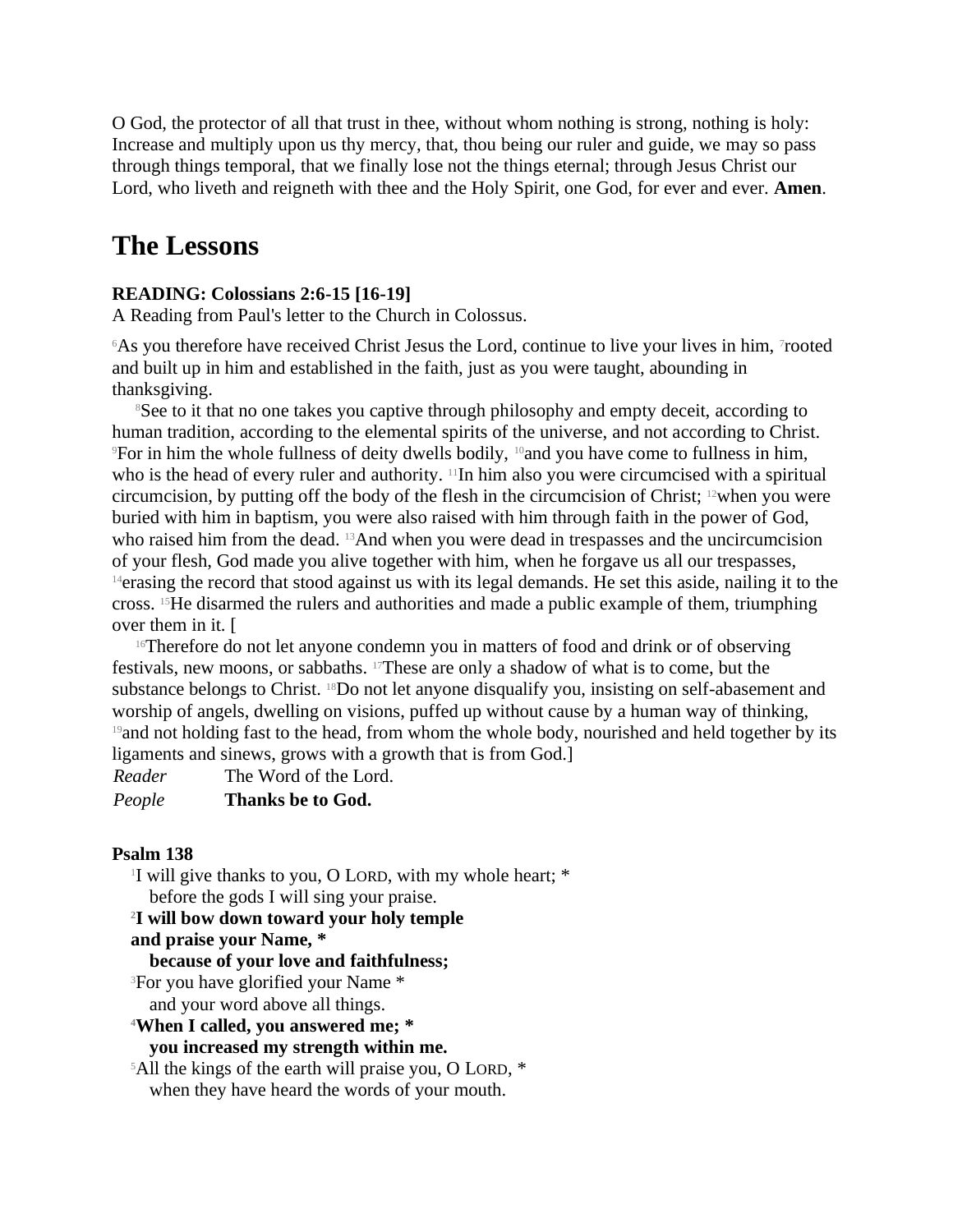**<sup>6</sup>They will sing of the ways of the LORD, \* that great is the glory of the LORD.**

<sup>7</sup>Though the LORD be high, he cares for the lowly; \*

he perceives the haughty from afar.

**<sup>8</sup>Though I walk in the midst of trouble, you keep me safe; \* you stretch forth your hand against the fury of my enemies; your right hand shall save me.**

<sup>9</sup>The LORD will make good his purpose for me; \* O LORD, your love endures for ever;

do not abandon the works of your hands.

## **GOSPEL: Luke 11:1-13**

The Holy Gospel of our Lord Jesus Christ according to Luke.

## *People* **Glory be to thee, O Lord.**

1 [Jesus] was praying in a certain place, and after he had finished, one of his disciples said to him, "Lord, teach us to pray, as John taught his disciples."2He said to them, "When you pray, say:

'Father, hallowed be your name.

Your kingdom come.

<sup>3</sup>Give us each day our daily bread.

<sup>4</sup>And forgive us our sins,

for we ourselves forgive everyone indebted to us.

And do not bring us to the time of trial.'"

<sup>5</sup>And he said to them, "Suppose one of you has a friend, and you go to him at midnight and say to him, 'Friend, lend me three loaves of bread; 'for a friend of mine has arrived, and I have nothing to set before him.' 7And he answers from within, 'Do not bother me; the door has already been locked, and my children are with me in bed; I cannot get up and give you anything.' 8 I tell you, even though he will not get up and give him anything because he is his friend, at least because of his persistence he will get up and give him whatever he needs.

<sup>9</sup>"So I say to you, Ask, and it will be given you; search, and you will find; knock, and the door will be opened for you. <sup>10</sup>For everyone who asks receives, and everyone who searches finds, and for everyone who knocks, the door will be opened. 11Is there anyone among you who, if your child asks for a fish, will give a snake instead of a fish? 12Or if the child asks for an egg, will give a scorpion? <sup>13</sup>If you then, who are evil, know how to give good gifts to your children, how much more will the heavenly Father give the Holy Spirit to those who ask him!"

The Gospel of the Lord. *People* **Praise be to thee, O Christ.**

## **THE SERMON**

**THE CREED We believe in one God, the Father, the Almighty, maker of heaven and earth, of all that is, seen and unseen. We believe in one Lord, Jesus Christ,**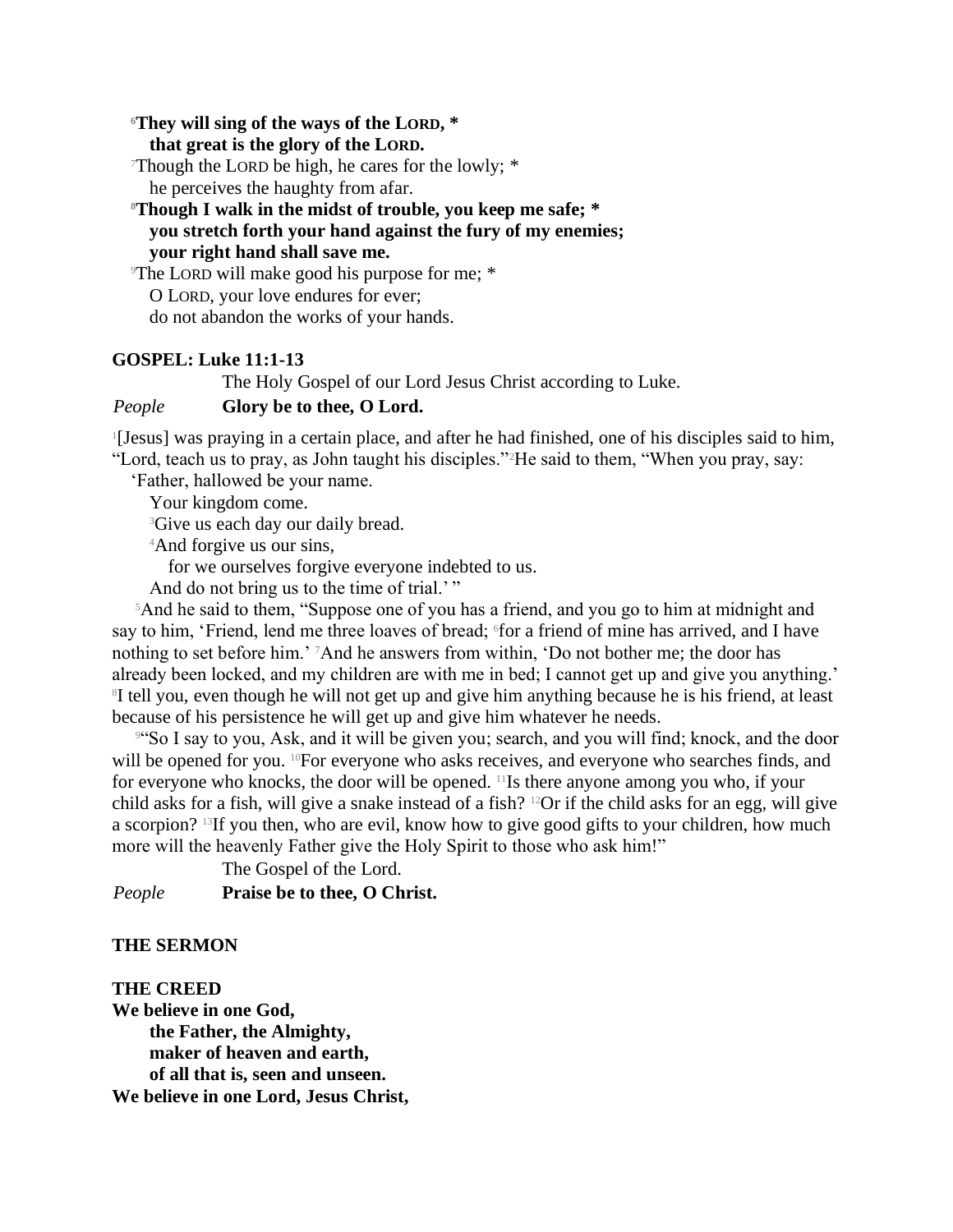**the only Son of God, eternally begotten of the Father, God from God, Light from Light, true God from true God, begotten, not made, of one Being with the Father. Through him all things were made. For us and for our salvation he came down from heaven: by the power of the Holy Spirit he became incarnate from the Virgin Mary, and was made man. For our sake he was crucified under Pontius Pilate; he suffered death and was buried. On the third day he rose again in accordance with the Scriptures; he ascended into heaven and is seated at the right hand of the Father. He will come again in glory to judge the living and the dead, and his kingdom will have no end. We believe in the Holy Spirit, the Lord, the giver of life, who proceeds from the Father and the Son. With the Father and the Son he is worshiped and glorified. He has spoken through the Prophets. We believe in one holy catholic and apostolic Church. We acknowledge one baptism for the forgiveness of sins. We look for the resurrection of the dead, and the life of the world to come. Amen.**

## **THE PRAYERS OF THE PEOPLE**

With all our heart, mind, soul and strength, let us pray to the Lord, saying, "Lord have mercy."

For the church and all its ministers, and for St. John's and its mission and ministry, let us pray to the Lord. **Lord, have mercy.**

For our nation and all those in authority, let us pray to the Lord. **Lord, have mercy.**

For peace throughout the world, an end to all terrorism and violence, and peace in Ukraine, let us pray to the Lord. **Lord, have mercy.**

For all those in our armed forces at home and abroad, especially those from our families and community, and for all first responders, let us pray to the Lord. **Lord, have mercy.**

For all those infected with or at risk from the COVID virus, and for all health care and other front-line workers, let us pray to the Lord. **Lord, have mercy.**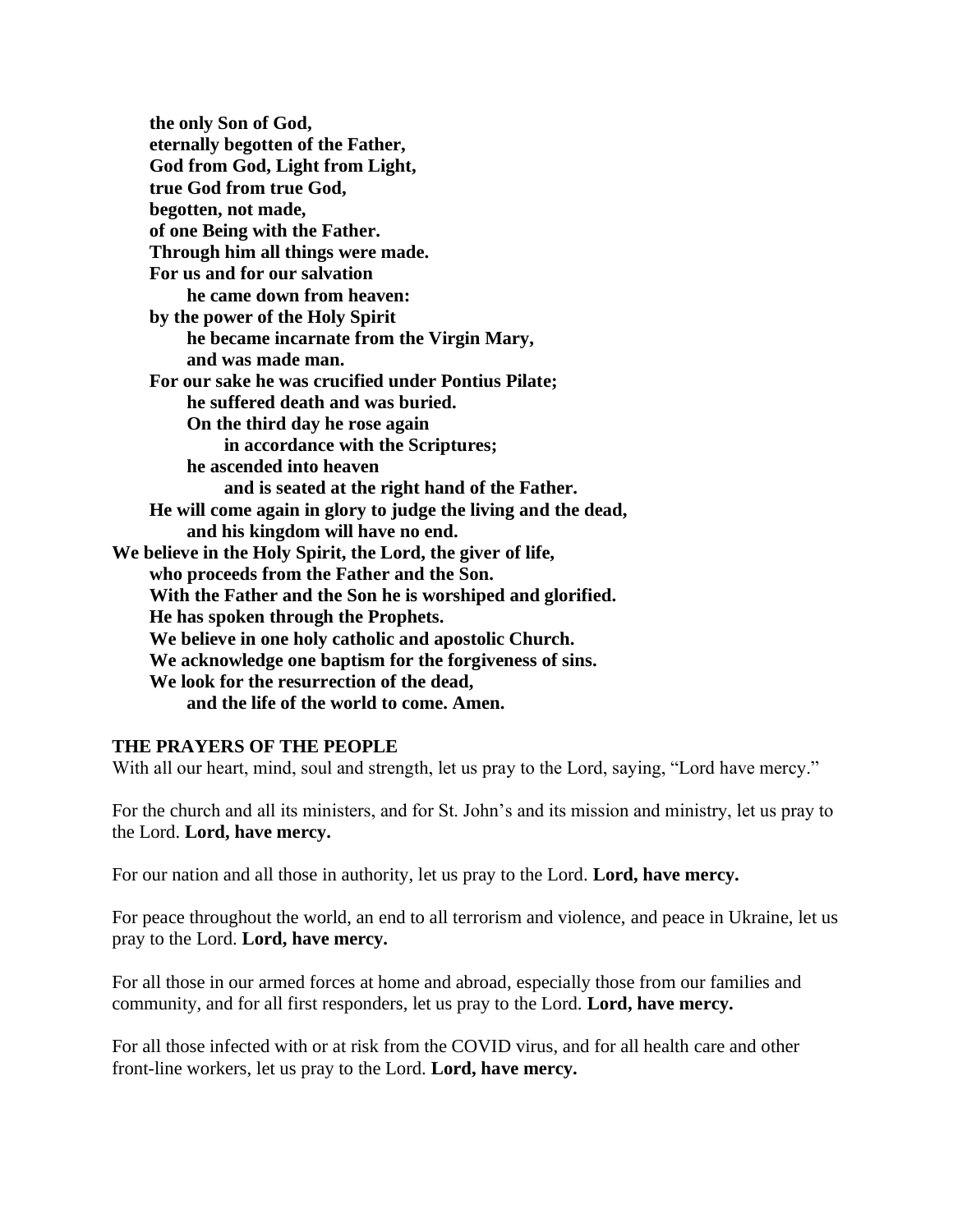For the poor and the oppressed, the unemployed and the destitute, for refugees, prisoners and captives, for victims of natural disasters, and for all who have asked for our prayers, let us pray to the Lord. **Lord, have mercy.**

For those who have died in the hope of the resurrection, and for all the departed, let us pray to the Lord. **Lord, have mercy.**

# **CONFESSION OF SIN**

Let us confess our sins against God and our neighbor.

**Most merciful God, we confess that we have sinned against you in thought, word, and deed, by what we have done, and by what we have left undone. We have not loved you with our whole heart; we have not loved our neighbors as ourselves. We are truly sorry and we humbly repent. For the sake of your Son Jesus Christ, have mercy on us and forgive us; that we may delight in your will, and walk in your ways, to the glory of your Name. Amen.**

Almighty God have mercy on you, forgive you all your sins through our Lord Jesus Christ, strengthen you in all goodness, and by the power of the Holy Spirit keep you in eternal life. **Amen**.

# **THE PEACE**

*Celebrant* The peace of the Lord be always with you. *People* **And also with you.**

# The Holy Communion

# **OFFERTORY SENTENCE**

# **OFFERTORY ANTHEM - G833 NOW IN THIS BANQUET**

| Celebrant | The Lord be with you.                   |
|-----------|-----------------------------------------|
| People    | And with thy spirit.                    |
| Celebrant | Lift up your hearts.                    |
| People    | We lift them up unto the Lord.          |
| Celebrant | Let us give thanks to the Lord our God. |
| People    | It is meet and right so to do.          |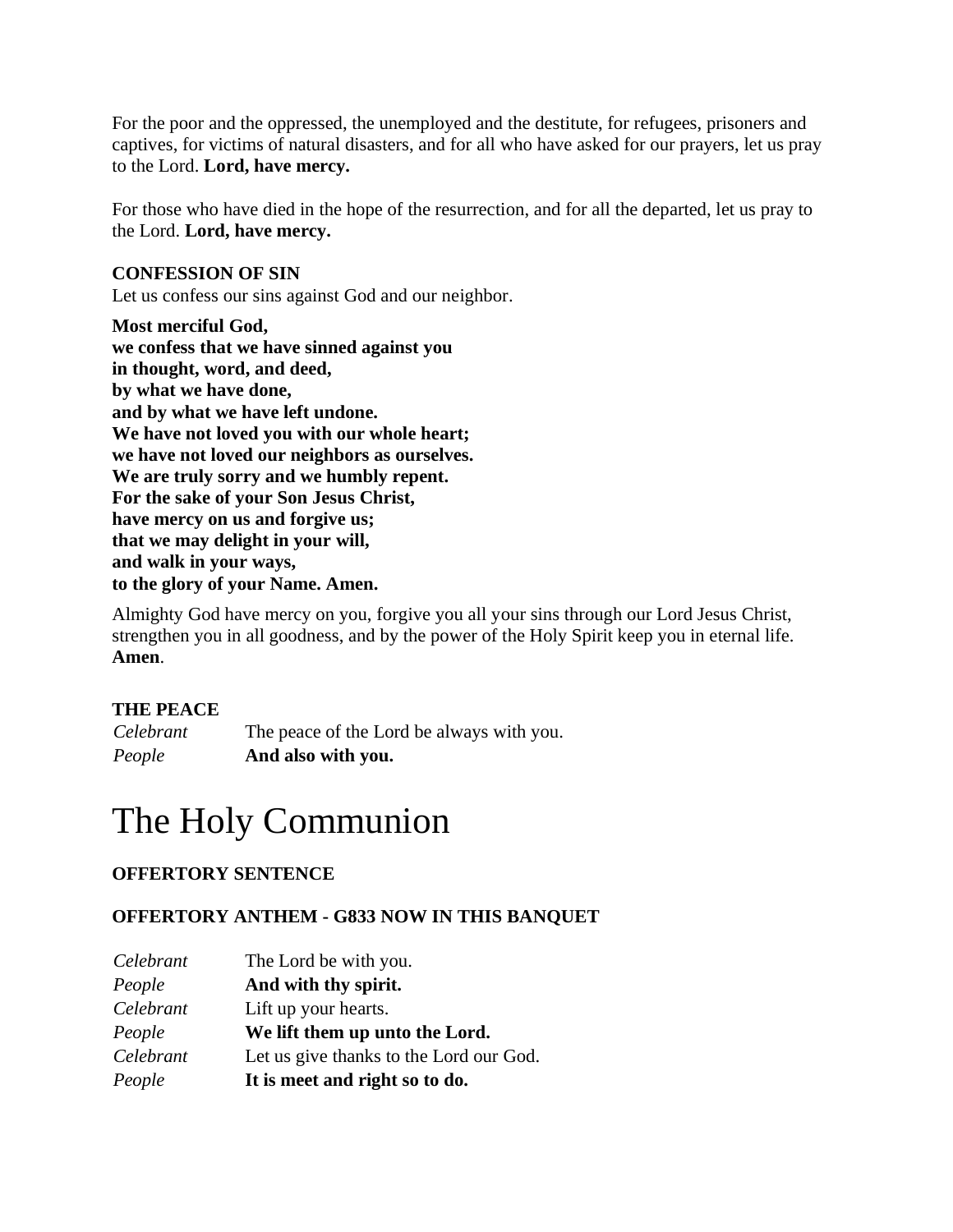It is very meet, right, and our bounden duty, that we should at all times, and in all places, give thanks unto thee, O Lord, holy Father, almighty, everlasting God.

Creator of the light and source of life, who hast made us in thine image, and called us to new life in Jesus Christ our Lord.

Therefore with Angels and Archangels, and with all the company of heaven, we laud and magnify thy glorious Name; evermore praising thee, and saying,

**Holy, holy, holy, Lord God of Hosts: Heaven and earth are full of thy glory. Glory be to thee, O Lord Most High. Blessed is he that cometh in the name of the Lord. Hosanna in the highest**.

All glory be to thee, O Lord our God, for that thou didst create heaven and earth, and didst make us in thine own image; and, of thy tender mercy, didst give thine only Son Jesus Christ to take our nature upon him, and to suffer death upon the cross for our redemption. He made there a full and perfect sacrifice for the whole world; and did institute, and in his holy Gospel command us to continue, a perpetual memory of that his precious death and sacrifice, until his coming again.

For in the night in which he was betrayed, he took bread; and when he had given thanks to thee, he broke it, and gave it to his disciples, saying, "Take, eat, this is my Body, which is given for you. Do this in remembrance of me."

Likewise, after supper, he took the cup; and when he had given thanks, he gave it to them, saying, "Drink this, all of you; for this is my Blood of the New Covenant, which is shed for you, and for many, for the remission of sins. Do this, as oft as ye shall drink it, in remembrance of me."

Wherefore, O Lord and heavenly Father, we thy people do celebrate and make, with these thy holy gifts which we now offer unto thee, the memorial thy Son hath commanded us to make; having in remembrance his blessed passion and precious death, his mighty resurrection and glorious ascension; and looking for his coming again with power and great glory.

And we most humbly beseech thee, O merciful Father, to hear us, and, with thy Word and Holy Spirit, to bless and sanctify these gifts of bread and wine, that they may be unto us the Body and Blood of thy dearly-beloved Son Jesus Christ.

And we earnestly desire thy fatherly goodness to accept this our sacrifice of praise and thanksgiving, whereby we offer and present unto thee, O Lord, our selves, our souls and bodies. Grant, we beseech thee, that all who partake of this Holy Communion may worthily receive the most precious Body and Blood of thy Son Jesus Christ, and be filled with thy grace and heavenly benediction; and also that we and all thy whole Church may be made one body with him, that he may dwell in us, and we in him; through the same Jesus Christ our Lord;

By whom, and with whom, and in whom, in the unity of the Holy Ghost all honor and glory be unto thee, O Father Almighty, world without end. **AMEN***.*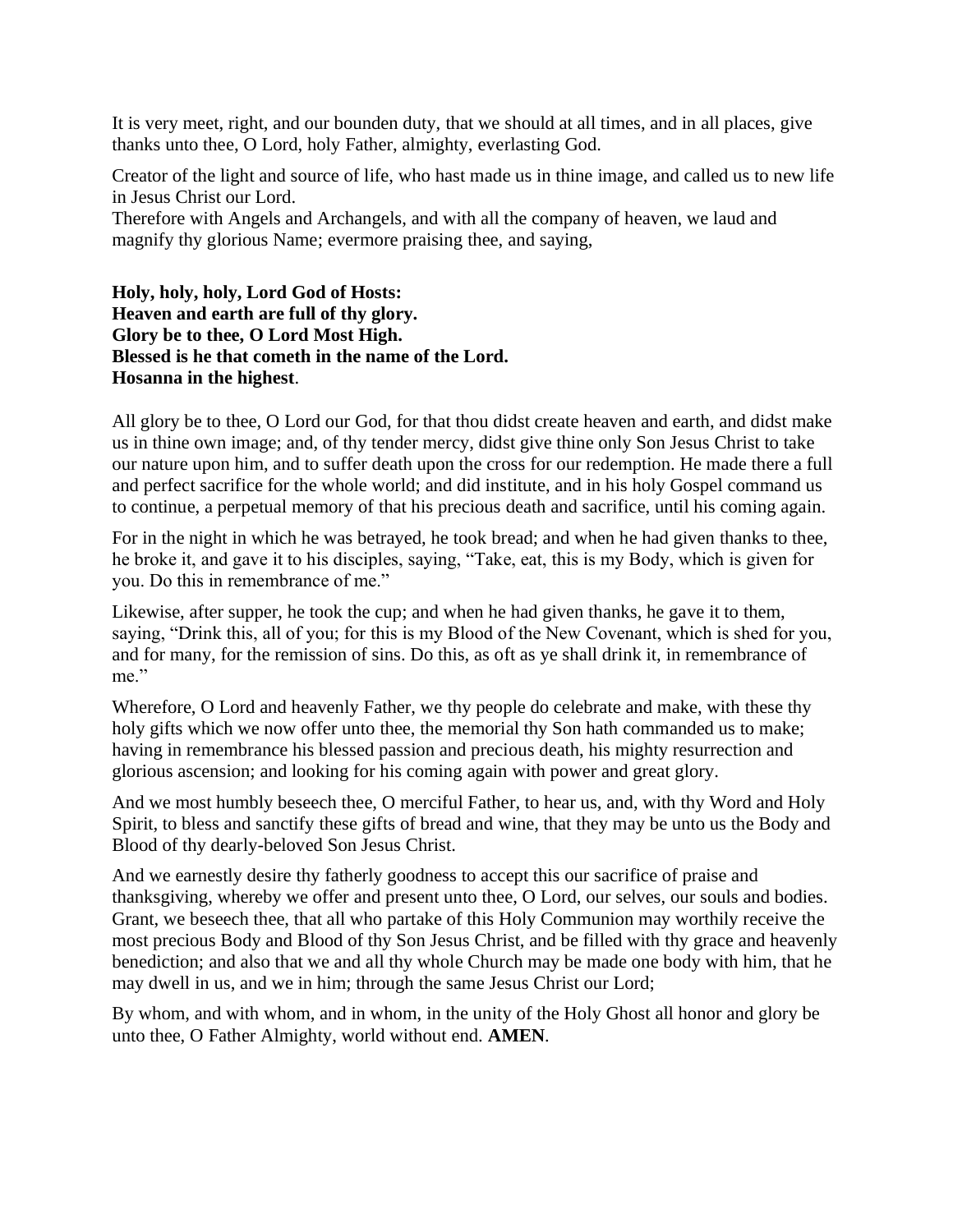### **THE LORD'S PRAYER**

And now, as our Savior Christ hath taught us, we are bold to say,

**Our Father, who art in heaven, hallowed be thy Name, thy kingdom come, thy will be done, on earth as it is in heaven. Give us this day our daily bread. And forgive us our trespasses, as we forgive those who trespass against us. And lead us not into temptation, but deliver us from evil. For thine is the kingdom, and the power, and the glory, forever and ever. Amen.**

# **The Breaking of the Bread**

Lamb of God, you take away the sins of the world: **have mercy on us.** Lamb of God, you take away the sins of the world: **have mercy on us.** Lamb of God, you take away the sins of the world: **grant us peace.**

**We do not presume to come to this thy Table, O merciful Lord, trusting in our own righteousness, but in thy manifold and great mercies. We are not worthy so much as to gather up the crumbs under thy Table. But thou art the same Lord whose property is always to have mercy. Grant us therefore, gracious Lord, so to eat the flesh of thy dear Son Jesus Christ, and to drink his blood, that we may evermore dwell in him, and he in us. Amen.**

**INVITATION TO COMMUNION**

## **DISTRIBUTION OF COMMUNION**

#### **COMMUNION MUSIC INSTRUMENTAL**

Let us pray.

**Almighty and everliving God, we most heartily thank thee for that thou dost feed us, in these holy mysteries, with the spiritual food of the most precious Body and Blood of thy Son our Savior Jesus Christ; and dost assure us thereby of thy favor and goodness towards us; and that we are very members incorporate in the mystical body of thy Son, the blessed company of all faithful people; and are also heirs, through hope, of thy everlasting kingdom. And we humbly beseech thee, O heavenly Father, so to assist us with thy grace, that we may continue in that holy fellowship, and do all such good works as thou hast prepared for us to walk in; through Jesus Christ our Lord, to whom, with thee and the Holy Ghost, be all honor and glory, world without end. Amen***.*